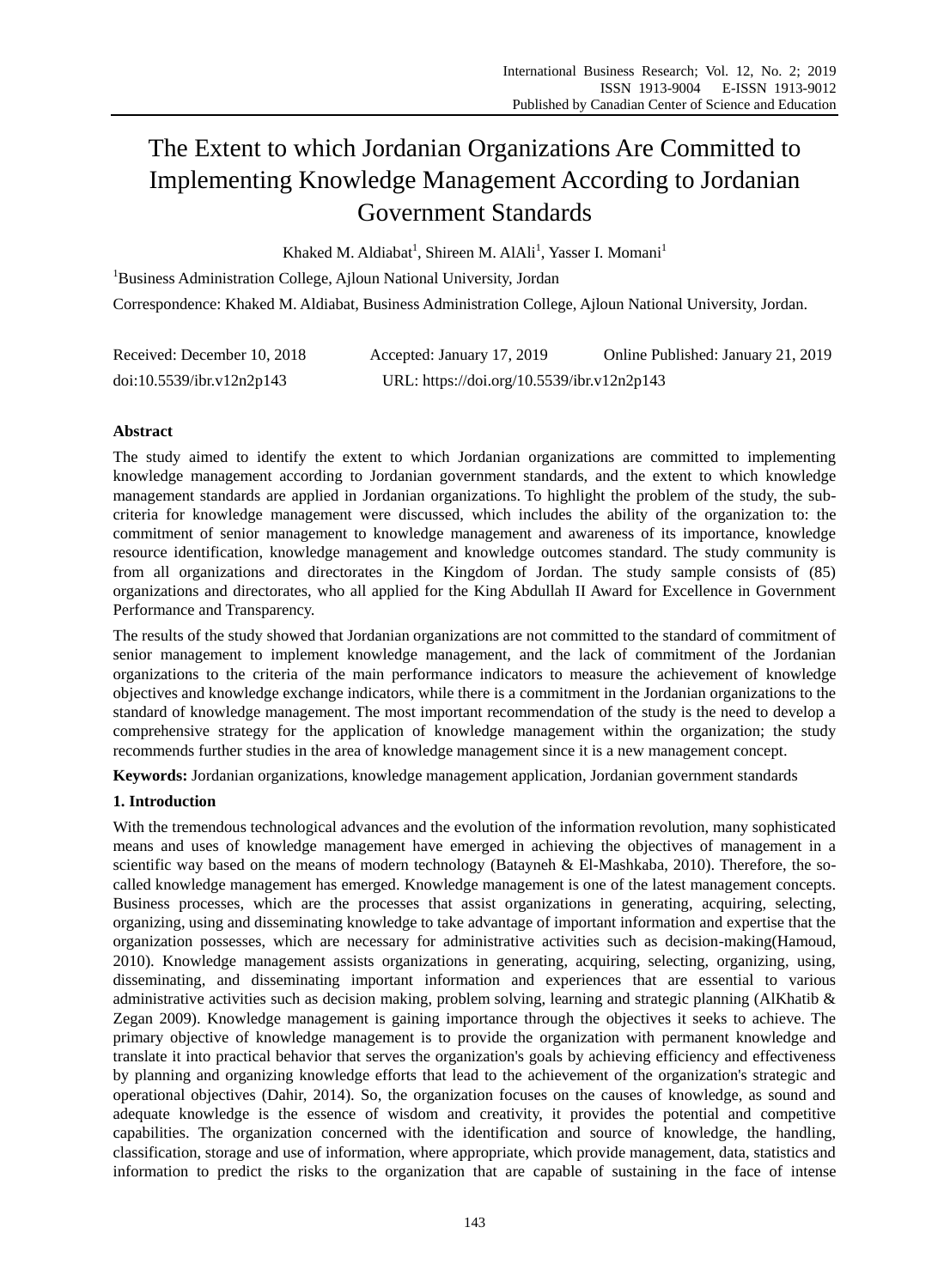competition. Knowledge management is one of the most recent managerial concepts that have an effective impact on the success of businesses and organizations (Alzyadat & Awad, 2008) . Over the years, there has been a growing interest from organizations worldwide to adopt the concept of knowledge management.

At the level of the Hashemite Kingdom of Jordan, Jordanian governmental organizations are looking for organizations to be knowledge-based, especially since the King Abdullah II Award for Excellence in Government Performance and Transparency has adopted knowledge management as a standard of excellence (Award Guide, 2015). On this basis, Jordanian governmental organizations started to implement knowledge management initiatives, especially that the award aims at making a qualitative leap in the performance of the governmental organizations in serving the Jordanian citizens and investors as well as enhancing competitiveness by spreading awareness of the concepts of outstanding performance, creativity, quality and transparency. The government sector carries out the duties and tasks assigned to it effectively, with high levels of quality, efficiency and professionalism (Award booklet, 2014). The prize aims to enhance the exchange of experience between public sector institutions and share each other success stories in practices "The Award provides a benchmark for measuring the progress and development of the performance of government organizations in the Kingdom, contributes to the development of the government sector and improves its performance, and assists in supporting the development and strategic planning programs of these organizations (Award site, 2018).

The importance of the study in terms of the Jordanian organizations' application of knowledge management in accordance with the criteria of the King Abdullah II Award for Excellence in Government Performance and Transparency within Jordanian Organizations is an attempt to answer the outstanding questions and issues related to knowledge management and its application in Jordan. In addition to the fact that the subject of knowledge management has become a source of excitement and interest in the present time, especially as organizations are always seeking to develop and renew, knowledge management is one of the main means that lead these organizations to the top in the presence of competition.

Therefore, the main problem of study is the extent to which organizations are committed to implementing knowledge management according to Jordanian government standards and the extent to which knowledge management standards are applied in Jordanian organizations. Especially since the Jordanian governmental organizations are moving towards knowledge management as an activity that the organization excels over its competitors. As the Hashemite Kingdom of Jordan does not enjoy the abundance of natural resources, its organizations are in dire need of a direction towards knowledge management in order to achieve competitive advantage. It has become clear that knowledge has a great role in building and achieving outstanding performance. Knowledge capacity can be derived from knowledge and methods in finding excellence on the competitor.

In order to highlight the problem of the study, the sub-criteria for knowledge management will be discussed, which includes the ability of the organization to (Award criteria, 2016): the commitment of senior management to knowledge management and awareness of its importance, the identification of sources of knowledge that include data and information, internal and external knowledge assets, and normative comparisons; implementation, confidentiality, and security of information, review and evaluation, and addresses the knowledge outcomes standard: key performance indicators to measure the achievement of knowledge objectives, knowledge exchange indicators.

#### **2. Literature Review**

Previous studies addressed the issue of knowledge management on more than one side. (Kulkarni & Dahiya, 2018) discussed implementation barriers for knowledge management for small and medium-sized enterprises (SME). The survey is based on a survey of Indian cities in Delhi, Pune and Ahmed Najjar. Using statistical analysis methods, barriers to the use of knowledge management in SMEs in India have been investigated such as information and communication technology, human resources, organizational level, and market level. The study showed a clear view of these organizations that have a problem identifying relevant knowledge to store or they can not figure out what they will need in the future. Another tangible outcome is the rapid change in IT tools that create a time lag between FAO's work and response due to the time needed to identify new technology.

The study (Tan, at, el., 2018) highlighted the factors affecting the implementation of knowledge management among SMEs in Malaysia, as the Malaysian Government is actively involved in the implementation of the ETP, the Government Transition Program (GTP) (UTP). This study was conducted to measure SME acceptance of knowledge management and identify the pros and cons of knowledge management. The questionnaire was used to collect data and randomized the sample to identify respondents. The questionnaire was developed and customized based on knowledge management and IT management frameworks. In this model, the dependent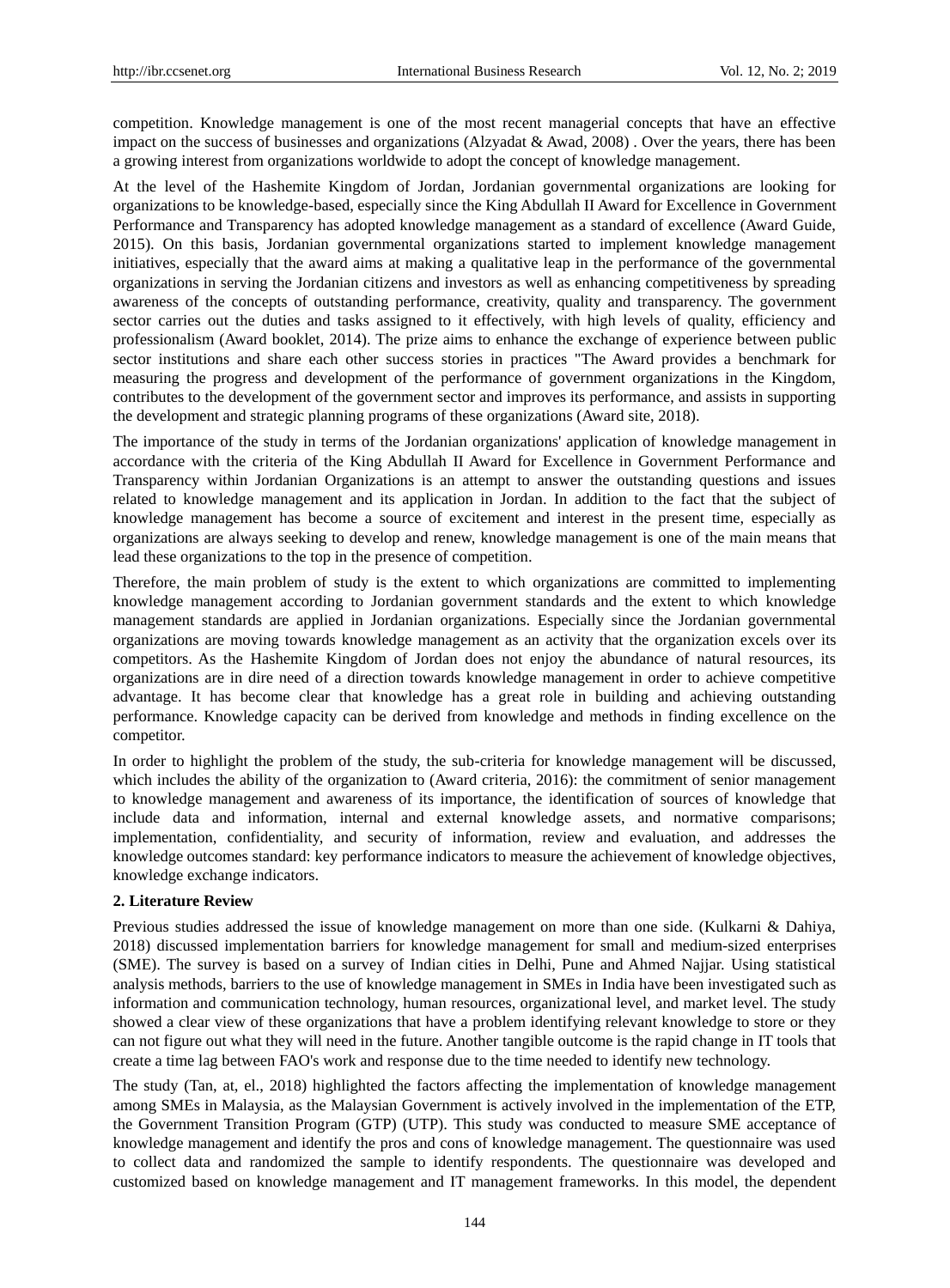variable was the adoption of knowledge management organizations. Independent variables included knowledge application needs, knowledge engineering, knowledge infrastructure, knowledge investment and knowledge principles. The study found that there is a lack of adoption of knowledge management by organizations; moreover, there is a difficulty in identifying the knowledge required to small and medium enterprises.

(Sivakumar, 2018) examined the indicators of the implementation and creation of knowledge. The study aimed to develop a comprehensive model that integrates the creation of knowledge with knowledge indicators through the work of knowledge in participation, documentation, knowledge acquisition, transfer and application of knowledge, promotion of knowledge creation within the employees and implementation of knowledge creation at work. This study examined how knowledge indicators can enhance the creation of knowledge among employees. The results showed that knowledge management indicators: participation, documentation, knowledge acquisition, transfer and application of knowledge have a 70% impact on knowledge creation.

The study of (Sahmadi & Prosh, 2017) aims to explore the impact of knowledge management on performance in the economic institution, by introducing knowledge management, presenting the theoretical framework of performance in the organization, and highlighting the impact of management effective knowledge of the performance components of the staff, learning, job satisfaction, and internal processes to ensure outstanding performance for the institution. Finally, it concluded that knowledge management has a positive impact on the efficiency and effectiveness of internal processes and in achieving job satisfaction for employees as well as raise their level of learning, through effective steps to manage knowledge within the institution.

The study of (Alfahout, 2018) highlighted the impact of e-administration on the knowledge management processes of employees in some Palestinian universities. The aim of this study is to identify the impact of emanagement in the knowledge management processes of senior and middle management positions in some universities in the Gaza Strip. The relationship between the five requirements of electronic management: administrative, human, technical, financial, security and knowledge management processes: diagnosis, generation, deployment, storage. The problem of the study was the impact of the use of e-administration in knowledge management processes among the senior and middle management positions in the Palestinian universities. This study was based on two analytical descriptive and exploratory approaches, as well as the study used the stratified random sampling method and the questionnaire as the primary tool for collecting primary data.

The study of (Shahid & Boushamin, 2018) entitled "Knowledge Management and its Impact on Decision Making in the Institution", highlighted the impact of knowledge management on the effectiveness of decision making at Tahrir University level. To answer the problem presented and to verify the hypotheses, we conducted this study on a sample of the staff of the university. The analytical descriptive method was used. A 34-question questionnaire was designed to answer the question of how the impact of knowledge management on decisionmaking effectiveness. We relied on the analysis of results and hypothesis testing on SPSS, the results of the study were: there are statistically significant differences between the requirements of knowledge management and the effectiveness of decision making.

The study (Othmani & Emran, 2018) discussed the role of knowledge management in the achievement of the strategy of excellence in the economic institution, which aimed to identify the impact of knowledge management in achieving the excellence strategy in the Condor Foundation. In order to achieve the objectives of the study, the questionnaire was used as a main tool in collecting data analyzed by accreditation using the statistical package (SPSS). The study reached a number of results, the most important of which was the existence of a statistically significant relationship of knowledge management to the achievement of the excellence strategy in the institution under study, with no statistically significant differences between the responses of the respondents on the subject of the study due to differences in personal and professional variables. In the light of the findings, the study presented a set of recommendations on this subject.

The study of (Hamdeh, 2018) unveiled knowledge management requirements in the Ministry of Higher Education in the Sultanate of Oman from the point of view of administrative staff in the Department of Education. The results of the study showed the importance of the four domains (knowledge generation, application of knowledge, knowledge dissemination and knowledge storage), respectively, at the level of gender, job title, age, scientific qualification and number of years of experience in the present job at the significance (0.05). As for the impact of the variables of the study, the results indicated that there is no difference in the requirements of applying knowledge management in the Ministry of Higher Education in the Sultanate of Oman from the point of view of the middle administrators, the variables of study, gender, job title and the years of experience in the current job. The study concluded with a number of recommendations, including: the need to prepare lectures and training courses for all employees in the Ministry of Higher Education in order to make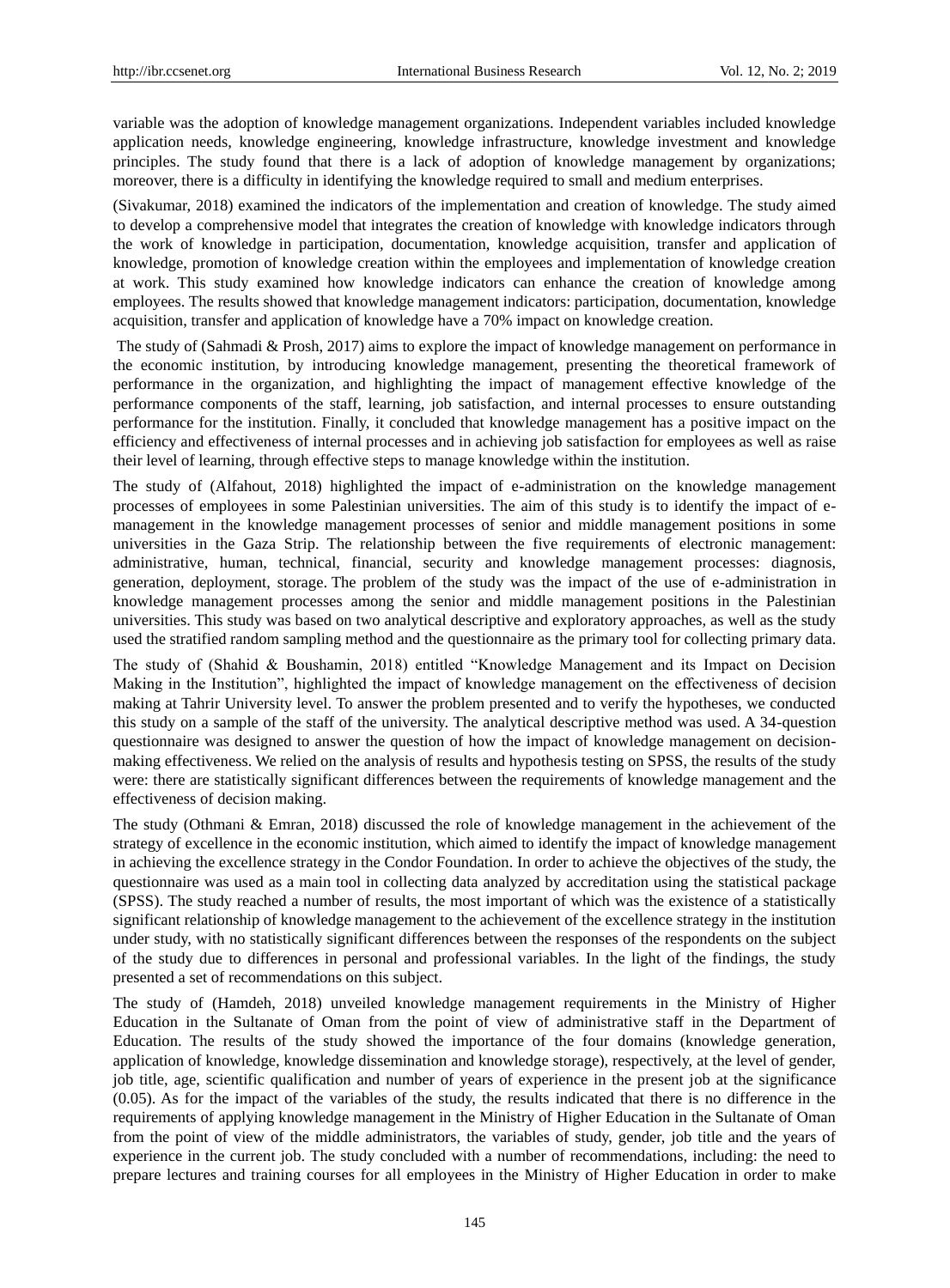them aware of the importance of applying knowledge management requirements to increase their awareness of them in terms of knowledge and practice.

The study of (Abu Amra & Nasr Allah, 2018) discussed the role of knowledge management in the development of the performance of government colleges in Gaza Strip. The study aimed to discuss the role of knowledge management in the development of the performance of government colleges in Gaza Strip. To achieve the objectives of the study, the researchers relied on the secondary data which contributed to the theoretical framework of the research, in addition to the preliminary data provided by designing a questionnaire consisting of six dimensions that affect the development of performance: knowledge culture, organizational leadership, awareness and knowledge commitment, human capital, technology and infrastructure, and application of knowledge, it was distributed to 59 employees of the College, and the study reached the high level of knowledge management in the Technical College of Palestine from the point of view of workers, performance development level at Palestine Technical College. In addition, the staffs of the college have close views on the practice of knowledge management and its role in the development of performance in terms of gender or nature of scientific qualification or nature of the work. The study recommended the need to pay attention to the generation of knowledge and the development of storage methods and expand the process of sharing by providing the environment appropriate for knowledge empowerment, to build an organizational culture that embraces knowledge management as a methodology.

Although the studies dealt with the subject of knowledge management by different environments, this study came to recognize the extent to which the Jordanian organizations are committed to applying knowledge management according to the Jordanian government standards in order to understand the importance of knowledge management and application within these organizations, and to highlight the criteria of the award, especially that knowledge management is one of these criteria, and stand at the key performance indicators to measure the achievement of the goals of knowledge management as well as measuring the success of the achievement within the Jordanian organizations, and knowledge of the constraints and reasons that limit the application of knowledge management, and then try to develop solutions to these obstacles.

## **3. Methodology of the Study**

The study relied on the descriptive analytical method for the completion of the study by using the following sources to collect the data as follows:

*A) Secondary data sources***:** they include books, studies, Arab and foreign sources, publications, regulations and instructions issued by the relevant academic, governmental and professional bodies in paper and electronic form.

*B) Primary data sources***:** Data on the commitment of Jordanian organizations to implement the standards were accessed through frequent visits to the King Abdullah II Award for Excellence in Government Performance and Transparency, and through the results of the knowledge management performance of the Award.

#### *3.1 Community and Sample of the Study*

The study community consists of all organizations and directorates in the Kingdom of Jordan. A sample of (85) organizations and directors were selected, all of whom are candidates for the King Abdullah II Award for Excellence in Government Performance and Transparency.

## **4. Results and Discussion**

This section presents the results of the statistical analysis of the current study, which aims to identify "the extent of the commitment of organizations to implement knowledge management according to the standards of the Jordanian government" and the extent to which the application of knowledge management standards in Jordanian organizations.

*First:* The proposed grades of the Knowledge Management Standard were adopted from the King Abdullah II Award for Excellence in Government Performance and Transparency. The following equation was used to measure the degree of evaluation of the standards:

#### Length = (highest of standard - lowest of standard)  $/3$

Table (1) shows the assessment grade for all knowledge criteria.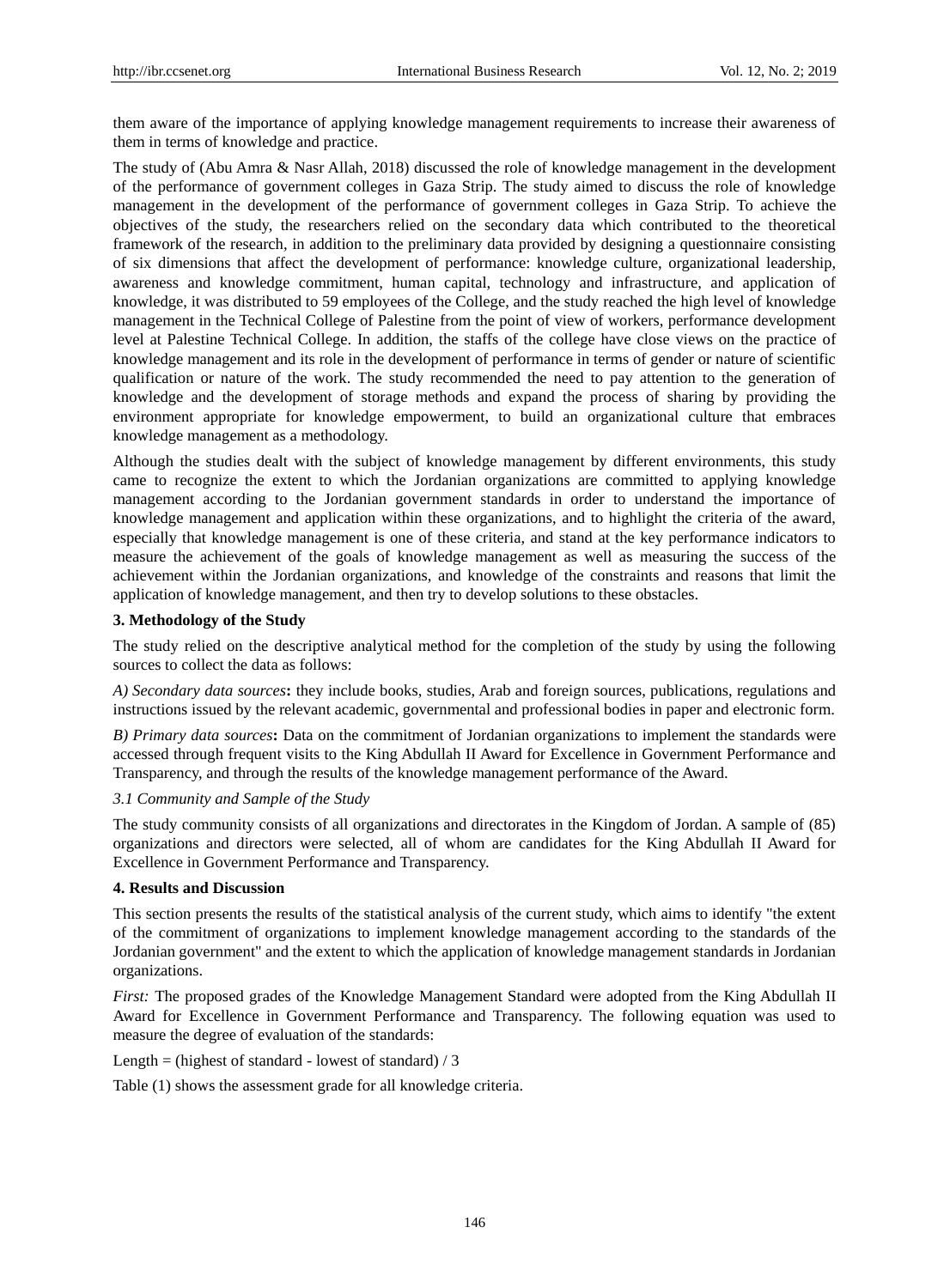| <b>Standards</b>                            | <b>Total Degree</b> |             | Degree of assessment |                |  |
|---------------------------------------------|---------------------|-------------|----------------------|----------------|--|
|                                             |                     | Low         | Medium               | High           |  |
| Commitment                                  | 15                  | $0 - 5.00$  | 5.01-10.00           | 10.01-15.00    |  |
| Commitment of senior management             | 15                  | $0 - 5.00$  | 5.01 - 10.00         | 10.01-15.00    |  |
| Sources of knowledge                        | 30                  | $0 - 10.00$ | $10.01 - 20.00$      | 20.01-30.00    |  |
| Data and information                        | 10                  | $0 - 3.33$  | $3.34 - 6.33$        | $6.34 - 10.00$ |  |
| Internal knowledge assets                   | 10                  | $0 - 3.33$  | $3.34 - 6.33$        | $6.34 - 10.00$ |  |
| External cognitive needs                    | 5                   | $0 - 1.66$  | 1.67-3.33            | 3.34-5.00      |  |
| Standard comparisons                        | 5                   | $0 - 1.66$  | 1.67-3.33            | $3.34 - 5.00$  |  |
| knowledge management                        | 40                  | $0-13.33$   | 13.34-26.66          | 26.67-40.00    |  |
| Planning and implementation                 | 20                  | $0 - 6.66$  | $6.67 - 13.32$       | 13.32-20.00    |  |
| Confidentiality and security of information | 10                  | $0 - 3.33$  | $3.34 - 6.33$        | $6.34 - 10.00$ |  |
| Review and evaluation                       | 10                  | $0 - 6.66$  | $6.67 - 13.32$       | 13.32-20.00    |  |
| Knowledge results                           | 30                  | $0-10.00$   | 10.01-20.00          | 20.01-30.00    |  |
| Key performance indicators to measure the   | 20                  | $0 - 6.66$  | $6.67 - 13.32$       | 13.32 - 20.00  |  |
| achievement of knowledge objectives         |                     |             |                      |                |  |
| Knowledge exchange indicators               | 10                  | $0 - 3.33$  | $3.34 - 6.33$        | $6.34 - 10.00$ |  |

#### Table 1. Degree rating for each of the knowledge criteria

*Second:* the arithmetical averages and standard deviations to assess the extent to which organizations adhere to the application of knowledge management according to the standards of the Jordanian government and the results of the application of the One Sample T-test. The percentage was calculated according to the following equation = (the arithmetic mean of the performance of companies on the standard / total score of the criterion)  $\times$ 100%, the equation was used to standardize the one sample T-test (50%).

Table 2. The statistical averages and standard deviations to assess the extent to which Jordanian organizations are committed to applying knowledge management according to the senior management compliance standards and the results of One Sample T-test

| <b>Standards</b>  | Lowest<br>value | <b>Highest</b><br>value | <b>Arithmetic</b><br>al average | <b>Standard</b><br>deviation | Percentage | Degree of<br>assessment |           | <b>Significant</b><br>level |
|-------------------|-----------------|-------------------------|---------------------------------|------------------------------|------------|-------------------------|-----------|-----------------------------|
| Senior management | 2.50            | 9.72                    | 5.68                            | . 65                         | 37.8       | Medium                  | $-10.144$ | $0.00\,$                    |
| commitment        |                 |                         |                                 |                              |            |                         |           |                             |

Table (2) shows that the commitment of Jordanian organizations to apply knowledge management according to the senior management commitment level ranged between (2.50-9.72), the mean was (5.68) and the standard deviation was (1.65), indicating that the level of commitment of the organizations to apply management Knowledge on this criterion is average, as shown from the table that the value of (T) was (-10.144) which is a negative value and a statistical function at the level of significance ( $\alpha \le 0.05$ ) indicating a value gap on the commitment of senior management to implement knowledge management by (50%).

| <b>Standards</b>          | Lowest | <b>Highest</b> | <b>Arithmetical</b> | <b>Standard</b> | Percentage | Degree of  | т          | <b>Significant level</b> |
|---------------------------|--------|----------------|---------------------|-----------------|------------|------------|------------|--------------------------|
|                           | value  | value          | average             | deviation       |            | assessment |            |                          |
| Data and information      | 1.30   | 6.60           | 3.40                | 0.96            | 34.0       | Medium     | $-15.197$  | 0.00                     |
| Internal cognitive assets | 1.30   | 5.50           | 3.39                | 0.95            | 33.9       | Medium     | $-15.503$  | 0.00                     |
| Internal cognitive needs  | 0.87   | 3.56           | 2.05                | 0.58            | 41.0       | Medium     | $-7.111$   | 0.00                     |
| Standard comparisons      | 0.80   | 3.40           | 1.78                | 0.57            | 35.6       | Medium     | $-11.469-$ | 0.00                     |
| <b>Knowledge sources</b>  | 4.33   | 17.41          | 10.61               | 2.82            | 35.4       | Medium     | $-14.255$  | 0.00                     |

Table 3. The statistical averages and standard deviations to assess the extent to which Jordanian organizations are committed to applying knowledge management according to the standard of knowledge sources and the results of the One Sample T- test.

Table (3) shows that the Jordanian organizations' commitment to applying knowledge management according to the knowledge source standard ranged between (4.33-17.41), the mean was (10.61) and the standard deviation was (2.82). This indicates that the level of commitment of organizations to implement knowledge management on this criterion was average, the table shows that the value of (T) is (-14.25), which is a negative value and a statistical function at the level of significance ( $\alpha \le 0.05$ ). This indicates that there is a value gap on the standard of knowledge sources with the standard mark (50%).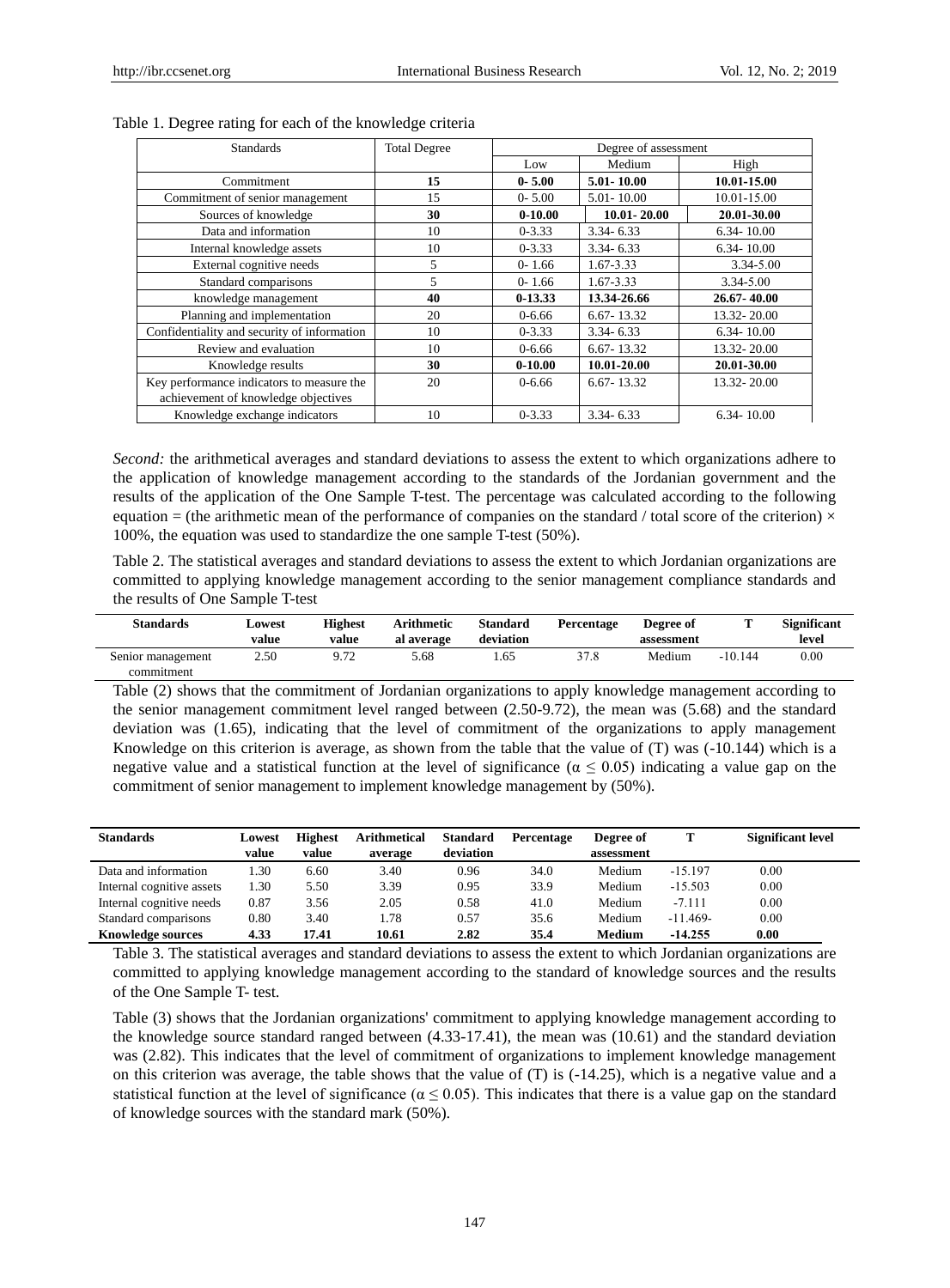| results of the One Sample T-test.                 |                 |                         |                          |                              |            |                         |            |                             |  |  |
|---------------------------------------------------|-----------------|-------------------------|--------------------------|------------------------------|------------|-------------------------|------------|-----------------------------|--|--|
| <b>Standards</b>                                  | Lowest<br>value | <b>Highest</b><br>value | Arithmetic<br>al average | <b>Standard</b><br>deviation | Percentage | Degree of<br>assessment | т          | <b>Significant</b><br>level |  |  |
| Implementation<br>and planning                    | 3.00            | 13.92                   | 8.12                     | 2.51                         | 40.6       | Medium                  | $6.891 -$  | .0000                       |  |  |
| Confidentiality<br>and security of<br>information | 2.17            | 9.78                    | 6.06                     | 1.66                         | 60.6       | Medium                  | $6.891 -$  | .0000                       |  |  |
| Review and<br>assessment                          | 3.00            | 8.75                    | 6.49                     | 1.87                         | 67.5       | Medium                  | 11.38<br>8 | .0000                       |  |  |
| Knowledge<br>management                           | 8.67            | 36.28                   | 21.67                    | 6.33                         | 54.2       | Medium                  | 2.414      | .0180                       |  |  |

Table 4. The statistical averages and standard deviations to assess the extent to which Jordanian organizations are committed to applying knowledge management according to the knowledge management standard and the

Table (4) shows that the commitment of Jordanian organizations to applying knowledge management according to the knowledge management standard ranged between (8.67-36.28), the mean was (21.67) and the standard deviation was (6.33), indicating that the-level of commitment of organizations to implement knowledge management was average. The value of T is 2.414, which is positive and statistically significant at ( $\alpha \le 0.05$ ). This indicates that there is no value gap on the knowledge management standard with the standard mark (50 %).

Table 5. The statistical averages and standard deviations to assess the extent to which Jordanian organizations are committed to applying knowledge management according to the results of knowledge standard and the results of applying one sample T-test**.**

| <b>Standards</b>                                                                       | lowest<br>value | <b>Highest</b><br>value | Mean  | <b>Standard</b><br>deviation | percentage | Assessment<br>value | Т                    | <b>Statistical</b><br>significance |
|----------------------------------------------------------------------------------------|-----------------|-------------------------|-------|------------------------------|------------|---------------------|----------------------|------------------------------------|
| Key performance<br>indicators to measure<br>the achievement of<br>knowledge objectives | 3.89            | 24.33                   | 8.38  | 4.68                         | 41.9       | Medium              | $-3.162$             | .0000                              |
| Knowledge exchange<br>indicators                                                       | 1.78            | 7.92                    | 3.06  | 1.67                         | 30.6       | Medium              | $-10.67$<br>$\theta$ | .0000                              |
| <b>Knowledge results</b>                                                               | 5.83            | 30.29                   | 11.46 | 5.86                         | 38.2       | <b>Medium</b>       | $-5.542$             | .0000                              |

Table (5) shows that the commitment of Jordanian organizations to apply knowledge management according to the knowledge results criterion ranged between (5.83-30.29), the mean was (11.46) and the standard deviation was (5.86). This indicates that the level of commitment of organizations to implement knowledge management was average. The value of T is 10.670, which is negative and statistically significant at the ( $\alpha \le 0.05$ ) level. This indicates that there is a value gap on the standard of knowledge results with the standard mark forming (50 %).

### **5. Conclusion**

The study aimed to identify the extent to which organizations adhere to the application of knowledge management according to the Jordanian government standards issued by the King Abdullah II Award for Excellence in Government Performance and Transparency and the extent to which knowledge management standards are applied in Jordanian organizations. In order to highlight the problem of the study, the sub-criteria for knowledge management were discussed, which includes the ability of the organization to: The commitment of senior management to knowledge management and awareness of its importance, Identification of knowledge sources that include data and information, internal and external knowledge assets, normative comparisons. Implementation, confidentiality, and security of information, review and evaluation, and addresses the knowledge outcomes standard: key performance indicators to measure the achievement of knowledge objectives, knowledge exchange indicators.

One of the findings of the study is the lack of commitment by Jordanian organizations to the standard of commitment of senior management to the implementation of knowledge management, the non-compliance of Jordanian organizations with the criteria of knowledge sources. This study agreed with the results of the study (Kulkarni, Dahiya, 2018) which showed that organizations have a problem in identifying relevant knowledge to store or that they cannot know what they will need in the future, and that Jordanian organizations do not adhere to the criteria of the main performance indicators to measure the achievement of knowledge objectives and knowledge exchange indicators. The study contrasted with the findings of the study (Tan, 2018, at), which found that there is a lack of adoption of knowledge management by organizations and also there is difficulty in identifying the knowledge required of small and medium organizations. The results of the study were also agreed with Sivakumar (2018) which showed that knowledge management indicators: participation, documentation,